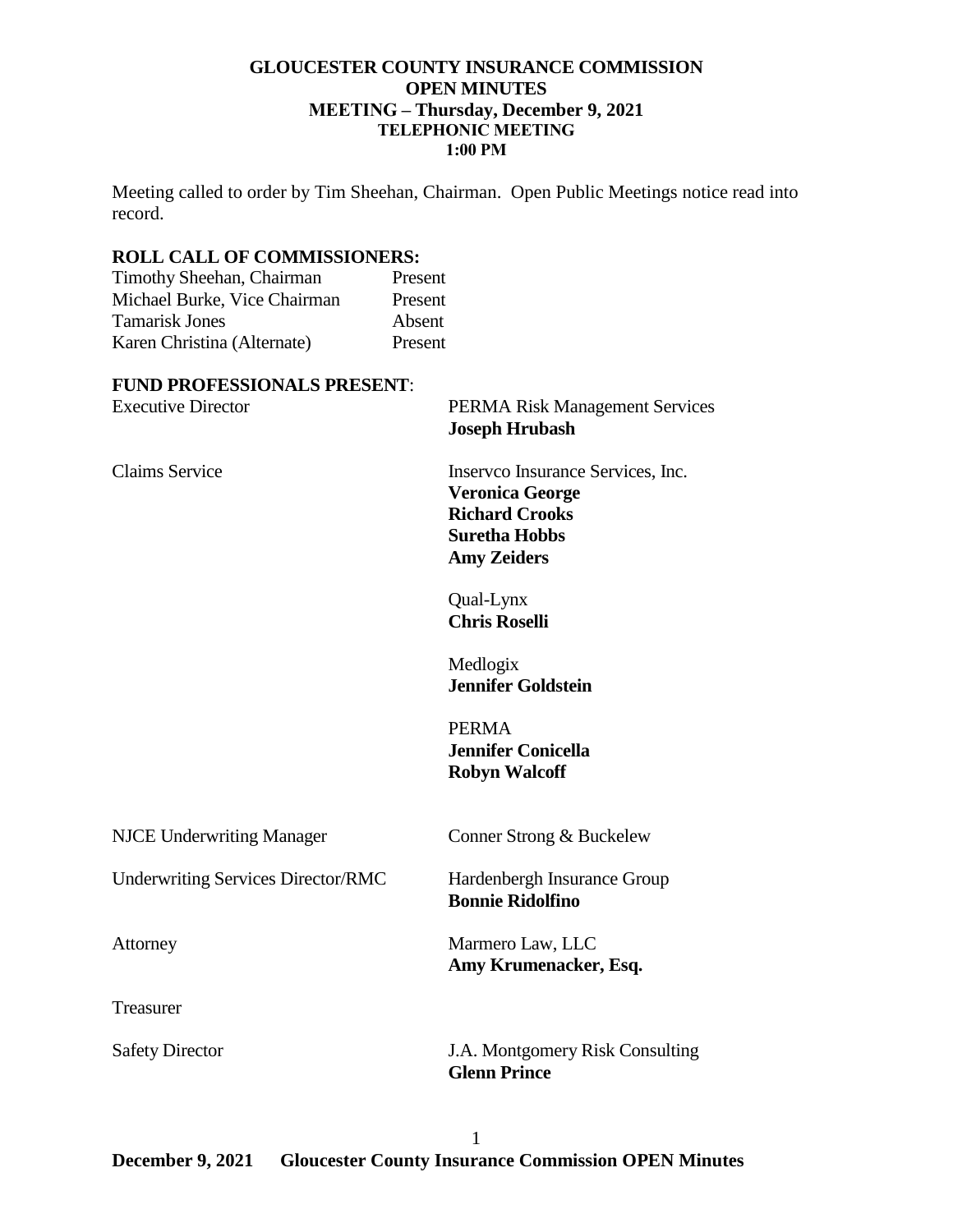## **ALSO PRESENT:**

.

Scott Burns, Esq., Gloucester County Joe Henry, Hardenbergh Insurance Group Tom Reilly, J.A. Montgomery Susan Panto, Conner Strong & Buckelew Brandon Tracy, PERMA Risk Management Services Bradford Stokes, PRMA Risk Management Services Cathy Dodd, PERMA Risk Management Services

**APPROVAL OF MINUTES**: Open and Closed Minutes of October 28, 2021

# **MOTION TO APPROVE THE OPEN AND CLOSED MINUTES OF OCTOBER 28, 2021**

| Motion: | <b>Commissioner Burke</b> |
|---------|---------------------------|
| Second: | Commissioner Christina    |
| Vote:   | <b>Unanimous</b>          |

## **CORRESPONDENCE: None**

**SAFETY & ACCIDENT REVIEW COMMITTEE REPORT:** Chairman Sheehan reported the Safety and Accident Review Committee met in November and he was not able to attend the meeting. Chairman Sheehan asked Ms. Violetti to comment, however she was not on the call.

**CLAIMS COMMITTEE:** Ms. Conicella advised she did not have anything to report.

**EXECUTIVE DIRECTOR REPORT**: Executive Director advised his report was included in the agenda and there were several action items.

**2022 PROPERTY AND CASUALTY BUDGET INTRODUCTION:** Executive Director referred to a copy of the proposed 2022 Property & Casualty Budget in the amount of \$7,345,103. Executive Director said the introductory budget represented an overall increase of \$276,689 or 3.91%. Executive Director noted the budget was previously reviewed with the Chair, Treasurer and Risk Manager. Executive Director referred to lines 1 through 7 of the budget and advised the loss fund figures came from the actuary and there was a reduction of 4.19%. Executive Director reported one of the biggest increases was at the NJCE level and we've communicated very thoroughly with the Commissioners at prior meetings that there was a significant delta from the 2021 renewal marketplace and it continues to be troublesome. Executive Director said there were increases in excess premiums and ancillary premiums due to the current hard market conditions, adverse loss experience for property and exposures increases. The CEL premium increased by 15.38%.

Executive Director reviewed the expense section of the budget and indicated the figures were taken from the RFP responses.

Executive Director referred to the Ancillary Coverages and noted the Medical Practice was up along with Cyber Coverage.

2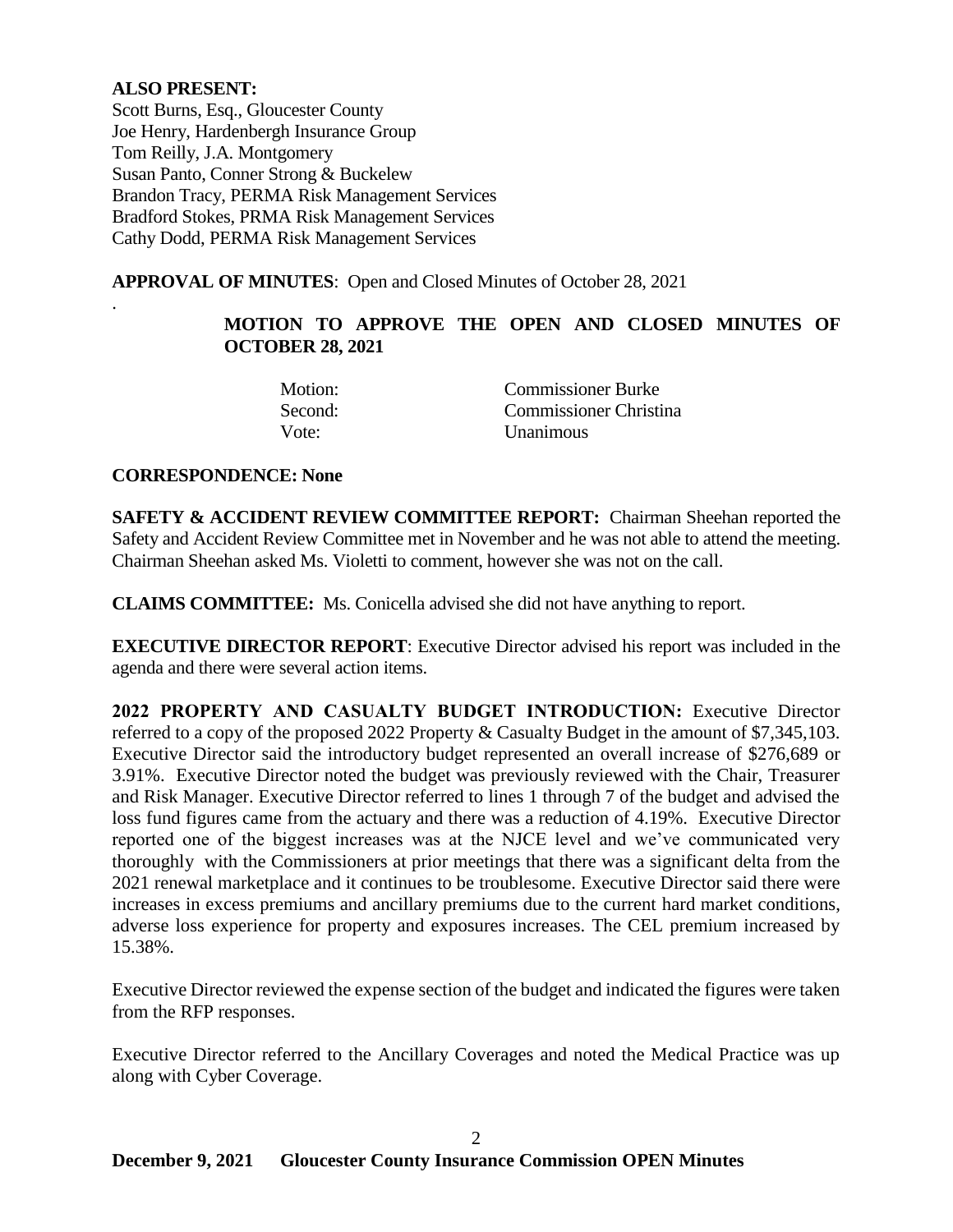Executive Director advised the NJCE authorized a dividend credit of \$750,000 and the Gloucester County Insurance Commission's share of the divided was \$138,769 and appeared on line 47 of the proposed budget.

Executive Director referred to a copy of the proposed assessments for the member entities which were included in the agenda. Executive Director noted the annual assessment would be billed in three installments and payable as follows: 40% due on 3/15/22, 30% on 5/15/22 and 30% on 10/15/22. Executive Director said the Fund Office would advertise the proposed 2022 budget in the applicable newspapers.

## **MOTION TO INTRODUCE THE 2022 PROPERTY AND CASUALTY BUDGET IN THE AMOUNT OF \$7,345,103 AND SCHEDULE A PUBLIC HEARING ON JANUARY 27, 2022 AT 1:00 PM**

| Motion: | <b>Commissioner Burke</b> |
|---------|---------------------------|
| Second: | Commissioner Christina    |
| Vote:   | <b>Unanimous</b>          |

**2022 HEALTH DENTAL BUDGET INTRODUCTION:** Executive Director reported the Health Dental Budget was with Conner Strong & Buckelew and indicated they did discuss the budget with the Chair previously. Executive Director asked Ms. Panto to review the budget. Ms. Panto referred to a copy the proposed 2022 Health Dental Budget in the amount of \$699,653 which was included in the agenda. Ms. Panto advised the budget comparison was based on claims through August 2021 and they were recommending a flat renewal for this year. Ms. Panto noted the claim activity was significantly higher this year due to Covid last year where there were several month where there was no claim activity. Ms. Panto continued to review several lines of the budget and advised the introductory budget represented an overall reduction of \$2,577 or 0.37. Ms. Panto asked if anyone had any questions and requested a motion to introduce the budget.

# **MOTION TO INTRODUCE THE 2022 HEALTH DENTAL BUDGET IN THE AMOUNT OF \$699,653 AND SCHEDULE A PUBLIC HEARING ON JANUARY 27, 2022 AT 1:00 PM**

| Motion: | <b>Commissioner Burke</b>     |
|---------|-------------------------------|
| Second: | <b>Commissioner Christina</b> |
| Vote:   | <b>Unanimous</b>              |

**RFP'S FOR PROFESSIONAL SERVICES:** Executive Director reported the Fund Office prepared the Request for Proposals for the positions of Actuary, Auditor, Defense Panel, Nurse Case Manager, Commission Attorney, Third Party Administrator, Managed Care Services, Risk Management Consultant, Underwriting Services Director and Executive Director. Executive Director advised the responses were due on November 16, 2021. Executive Director said the responses were being reviewed and evaluated. Executive Director noted we would schedule a special meeting on Tuesday, December 14, 2021 at 9:30 AM to discuss further.

**NJ COUNTIES EXCESS JOINT INSURANCE FUND (NJCE):** Executive Director reported the NJCE met on October 28, 2021 and a written summary report of the meeting was included in

3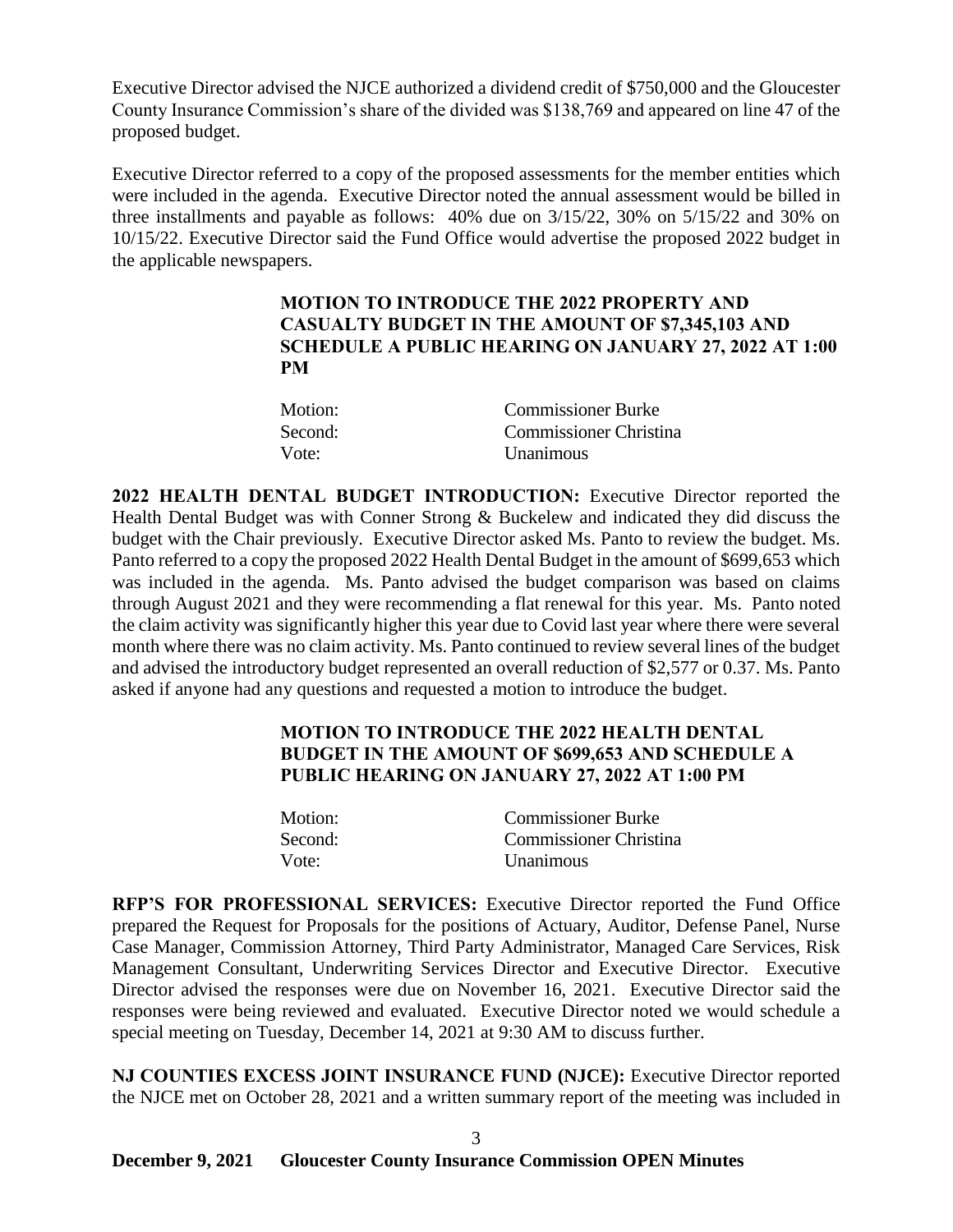the agenda. Executive Director advised the NJCE also met on November 18, 2021 and introduced the 2022 budget in the amount of \$31,498,143 which represented an increase of \$1,559,335 or 5.2% over the 2021 Annualized Budget and \$3,447,381 or 12.3% over the 2021 Assessed Budget. Executive Director noted a Public Hearing was scheduled for Thursday, December 16, 2021 at 9:30 AM.

**CERTIFICATE OF INSURANCE REPORTS:** Executive Director referred to copies of the certificate of insurance issuance reports from the NJCE listing those certificates issued during the month of October and November, which were included in the agenda. Executive Director advised there were (7) seven certificates issued in October and (21) twenty-one in November. Executive Director asked if anyone had any questions on the reports.

**GCIC PROPERTY AND CASUALTY FINANCIAL FAST TRACK:** Executive Director advised the September Property & Casualty Financial Fast Track was included in the agenda. Executive Director reported the Commission had a surplus of \$3,119,760 as of September 30, 2021. Executive Director advised that \$2,283,655 line 10 of the report "Investment in Joint Venture was the GCIC's share of the NJCE equity. Executive Director noted the cash amount was \$3,844,639.

**NJCE PROPERTY AND CASUALTY FINANCIAL FAST TRACK:** Executive Director reported the NJCE Financial Fast Track was not available and would appear in the next agenda.

**HEALTH BENEFITS FINANCIAL FAST TRACK**: Ms. Panto reported the agenda included the September Health Benefits Financial Fast Track. As of September 30, 2021 there was a surplus of \$284,584. Ms. Panto noted the cash amount was \$359,131. Ms. Panto asked if anyone had any questions.

**CLAIMS TRACKING REPORTS:** Executive Director advised the Claim Tracking reports as of September 30, 2021 were included in the agenda.

**2022 PROPOSED MEETING SCHEDULE:** Executive Director reviewed the proposed meeting dates for 2022 which were included in the agenda. Executive Director advised the start time of the meetings would be at 1:00 PM. Executive Director noted the 2022 GCIC Reorganization meeting was scheduled for January 27, 2022. Executive Director said if the dates were acceptable a resolution would be prepared for approval with the Reorganization Resolutions in January. Additional meetings can be scheduled if needed. Executive Director said he thought the Commissioners expressed an interest of returning to in-person meetings starting with the Re-Organization Meeting. Chairman Sheehan advised that was correct and asked Commissioner Burke and Commissioner Christina if they agreed. The Commissioners agreed. Executive Director said he look forward to seeing everyone again. Chairman Sheehan advised their conference room included Zoom technology with a large TV so if anyone did not feel comfortable attending the meeting in person the professionals were more than welcome to participate through Zoom.

*January 28, February 24, April 28, June 23, September 22, October 27 and December 8*

Executive Director introduced Brandon Tracy. Executive Director said Mr. Tracy worked on the NJCE account and was being added to the GCIC account.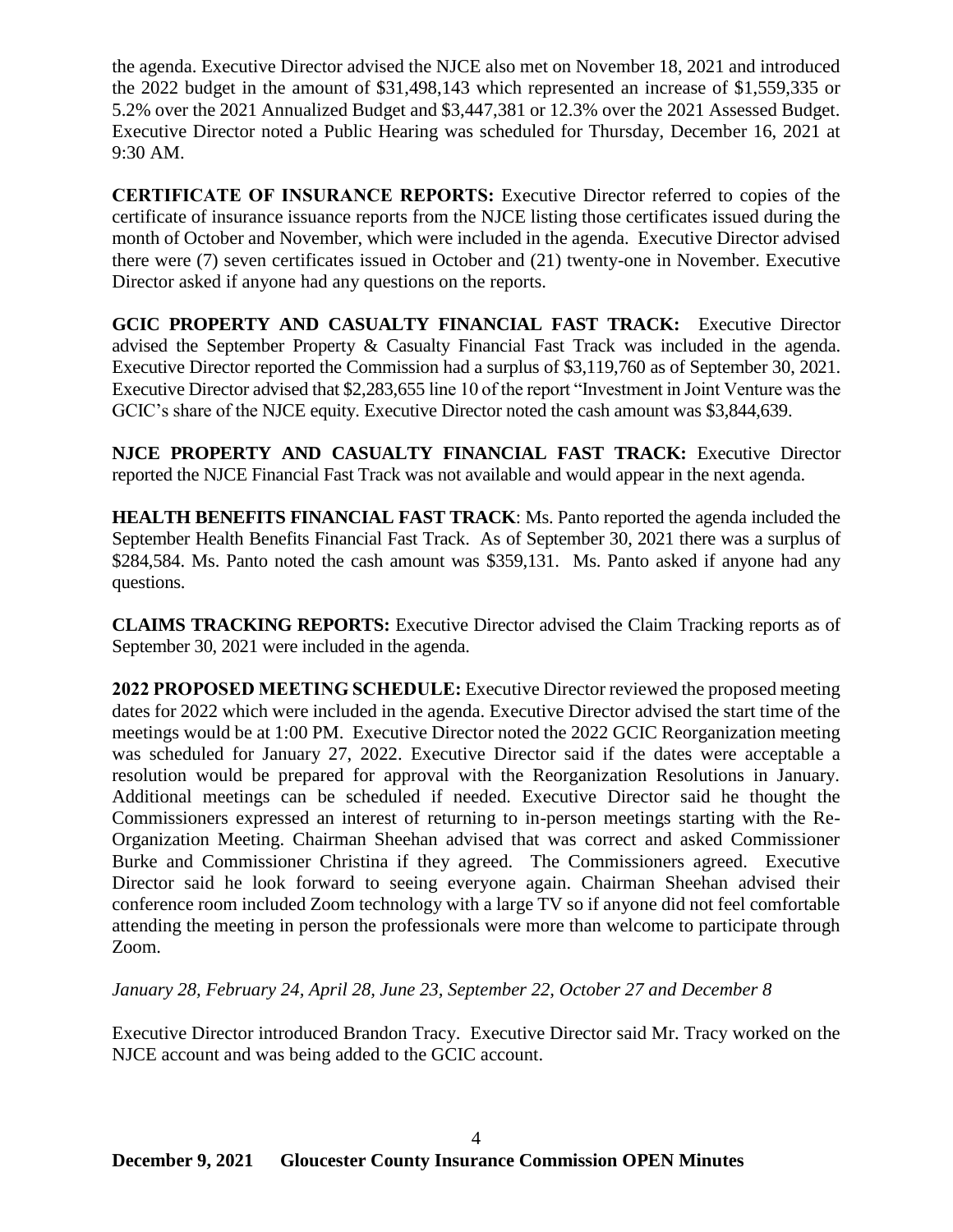### Executive Director's Report Made Part of Minutes.

**EMPLOYEE BENEFITS:** Ms. Panto advised her report was included in the Appendix II section of the agenda and reviewed the October report with the Commission and noted the year to date total issues were 123.

**TREASURER REPORT:** Chairman Sheehan advised the agenda included the November Bill List, Resolution 63-21, the November Benefit Bill List, Resolution 64-21, December Bill List, Resolution 65-21 and December Benefit Bill List 66-21 and requested a motion to approve.

> **MOTION TO APPROVE RESOLUTION 63-21 NOVEMBER BILL LIST, RESOLUTION 64-21, NOVEMBER BENEFIT BILL LIST, RESOLUTION 65- 21 DECEMBER BILL LIST AND RESOLUTION 66-21 DECEMBER BENEFIT BILL LIST**

| Motion:        | <b>Commissioner Burke</b> |
|----------------|---------------------------|
| Second:        | Commissioner Christina    |
| Roll Call Vote | <b>Unanimous</b>          |

Chairman Sheehan pointed out the monthly Treasurer's reports were included in the agenda. Chairman Sheehan asked if anyone had any questions on the reports.

**CLAIMS SERVICE:** Ms. Conicella referred to a copy of a memorandum which was included in the agenda regarding Mandatory Year-End Claims Reporting. Ms. Conicella reviewed the letter and requested any claims relating to Public Officials, Employment Practices Liability, Employed Lawyers Professional Liability, Cyber, Healthcare Professional and General Liability, Crime or Pollution claims, suits and or incidents of which you may be aware be reported prior to the policy expiration of 12/31/21. Ms. Conicella said Hardenbergh Insurance Group was very good at this so they were in good hands. Chairman Sheehan said the memo was sent to Administration and they sent it out to all Department Heads.

**CLAIMS ADMINISTRATOR:** Chairman Sheehan presented Resolution 67-21 Inservco Liability Check Register for the period of 10/1/21 to 10/31/21 and 11/1/21 to 11/30/21.

# **MOTION TO APPROVE RESOLUTION 67-21 LIABILITY CHECK REGISTER FOR THE PERIOD OF 10/1/21 TO 10/31/21 AND 11/1/21 TO 11/30/21**

| Motion:         | <b>Commissioner Burke</b> |
|-----------------|---------------------------|
| Second:         | <b>Commissioner Jones</b> |
| Roll Call Vote: | <b>Unanimous</b>          |

**MANAGED CARE PROVIDER:** Ms. Goldstein reviewed the Client Bill Review Summary Report for the month of October and November as noted below.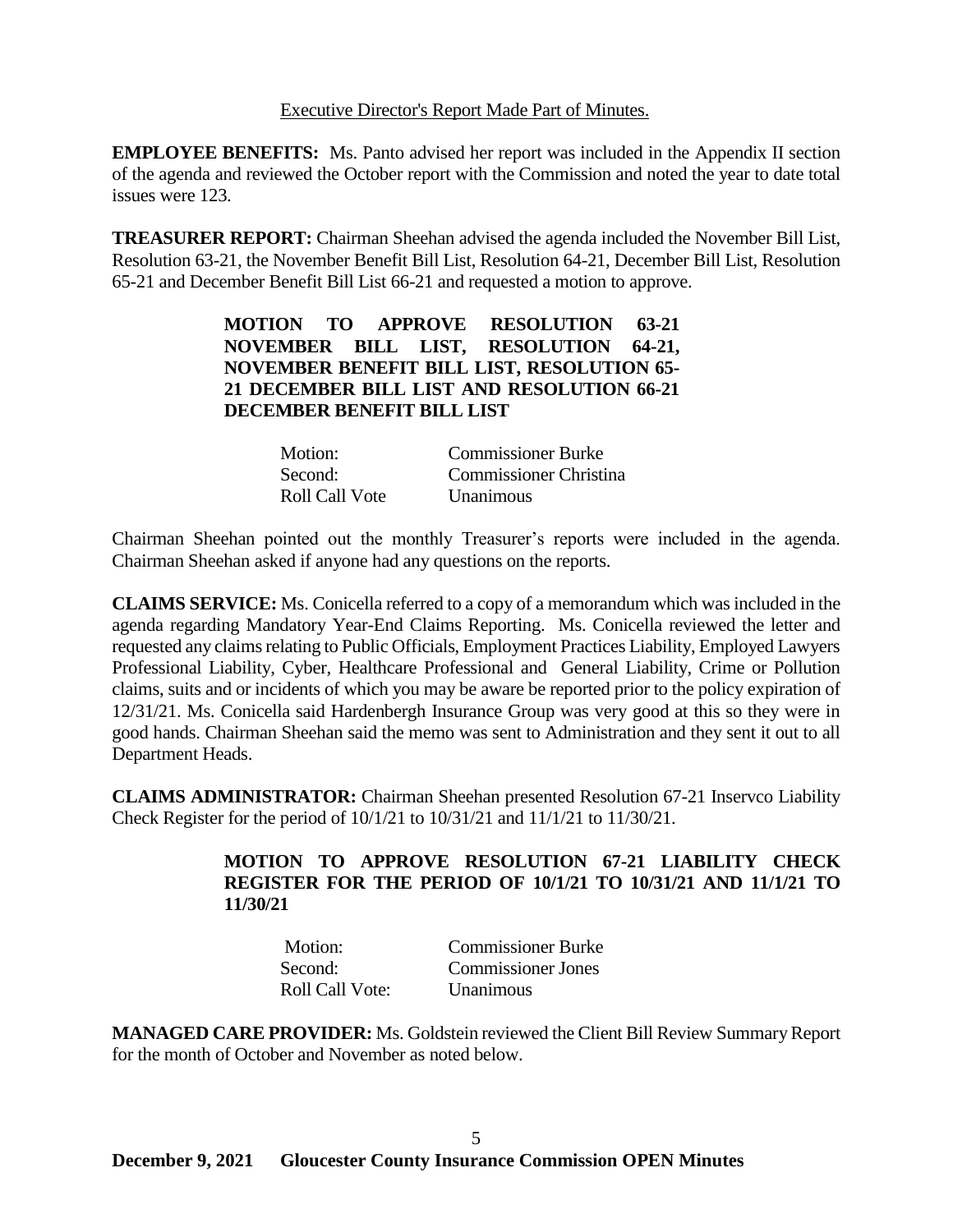| <b>Month</b> | Number of    | <b>Total Provider</b> | <b>Total Allowed</b> |           | Total             |  |                | <b>Percent of Net</b> | <b>PPO</b>  |
|--------------|--------------|-----------------------|----------------------|-----------|-------------------|--|----------------|-----------------------|-------------|
|              | <b>Bills</b> | Charges               |                      |           | <b>Reductions</b> |  | Net Reductions | <b>Savings</b>        | Penetration |
| October      | 55           | 66.242.81             |                      | 27.845.26 | 38.397.55         |  | 33.182.05      | 50%                   | 91%         |
| November     | 55           | 141.442.83            |                      | 52.953.07 | 88.489.76         |  | 78.838.08      | 56%                   | 98%         |

Ms. Goldstein asked if there were any questions and concluded her report.

### **NJCE SAFETY DIRECTOR:**

 **REPORT:** Mr. Prince advised the Safety Director's report was included in the agenda and referred to the Risk Control Activities for October through November. Mr. Prince reported a list of all of the training webinars were included in the agenda through February 28. Mr. Prince said the training webinars were also posted on the NJCE website for review and registration. Mr. Prince said on Monday he was planning to have a Munich Re Safety Grant Committee Meeting. Mr. Prince advised the Underwriting Manger was successful in obtaining \$50,000 grant funds. Mr. Prince advised the submissions would be reviewed and presented to the NJCE next Thursday. Mr. Prince said he would be advocating aggressively next year for the program as well, as we think the program was very successful. Mr. Prince concluded his report unless anyone had any questions.

## **RISK MANAGEMENT/UNDERWRITING SERVICES DIRECTOR:**

 **REPORT:** Ms. Ridolfino reported she was filling in for Ms. Violetti today. Ms. Ridolfino advised a copy of their report was included in the agenda. Ms. Ridolfino reported a copy of the 9-1-21 Safety and Accident Review Committee Meeting Minutes were included in the agenda.

Ms. Ridolfino referred to a copy of the 2022 Meeting Schedules for the Safety and Accident Review Committee and the Claims Committee. Ms. Ridolfino requested a motion to approve the schedules.

# **MOTION TO APPROVE BOTH SCHEDULES AS PRESENTED**

| Motion:        | <b>Commissioner Burke</b> |
|----------------|---------------------------|
| Second:        | Commissioner Christina    |
| Roll Call Vote | <b>Unanimous</b>          |

Ms. Ridolfino reported the Safety and Accident Review Committee met on December 1<sup>st</sup> and advised they were respectfully requesting continued funding for the Wellness Incentive Grant for 2022. Ms. Ridolfino said there were no changes to the program and indicated the program documentation was included in the agenda. Ms. Ridolfino requested a motion to approve an amount not to exceed \$10,000 (\$1,000 per grant – total of 10 grants) for the program.

# **MOTION TO AUTHORIZE \$10,000 FOR THE WELLNESS INCENTIVE PROGRAM**

| Motion:        | <b>Commissioner Burke</b> |
|----------------|---------------------------|
| Second:        | Commissioner Christina    |
| Roll Call Vote | <b>Unanimous</b>          |

Ms. Ridolfino reported invitations would be sent out shortly for the 2022 Gloucester County Insurance Commission Safety Kick Off meeting. Ms. Ridolfino advised the date was set for January 13<sup>th</sup> at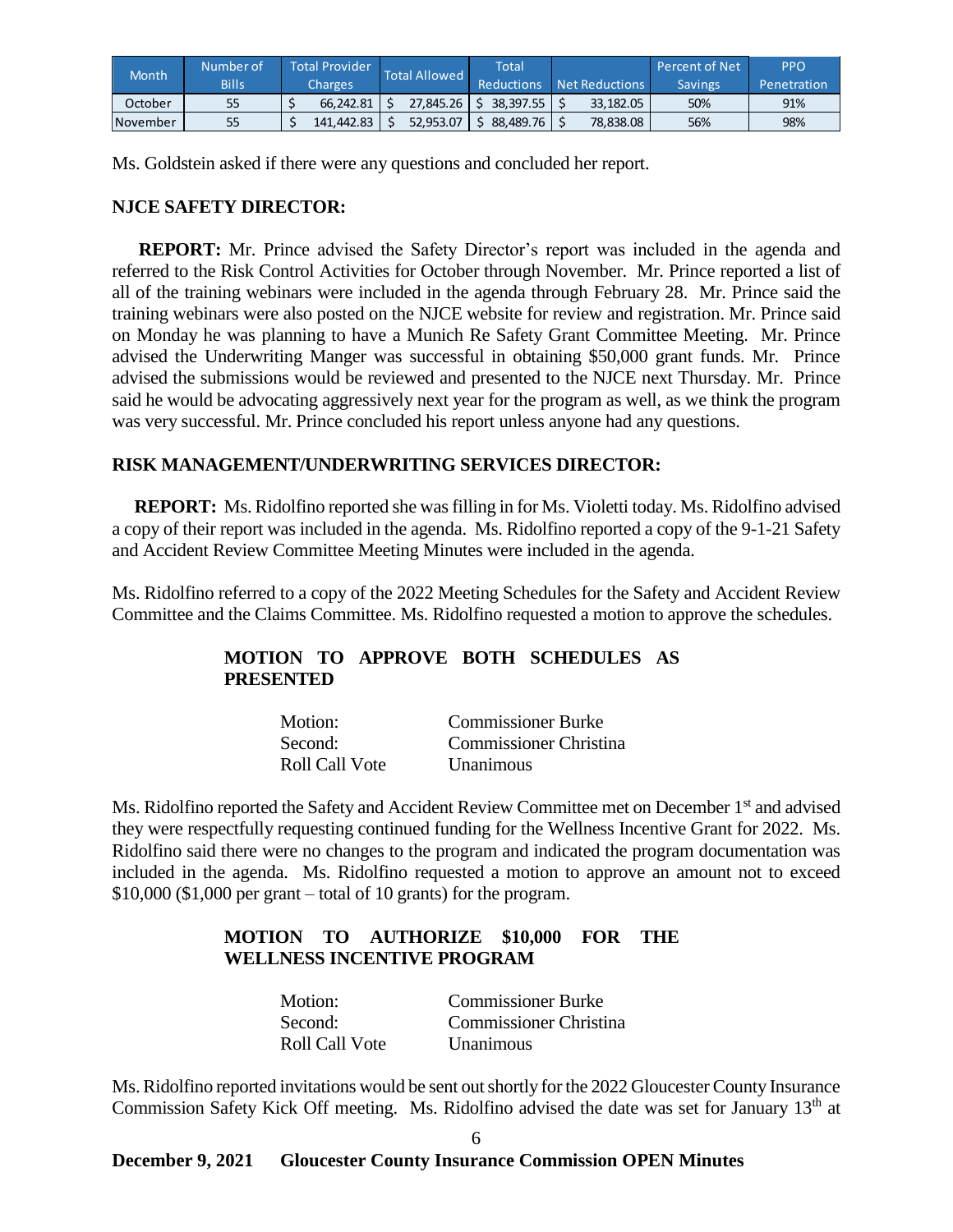Auletto's Caterers in Deptford. Ms. Ridolfino said they would like to provide pens with Gloucester County Insurance Commission on them to all the attendees. Ms. Ridolfino requested a motion to authorize up to \$250 for the purchase of pens.

## **MOTION TO AUTHORIZE UP TO \$250 FOR THE PRUCHASE OF PENS FOR THE 2022 GLOUCESTER COUNTY INSURANCE COMMISSION SAFETY KICK OFF**

| Motion:        | <b>Commissioner Burke</b>     |
|----------------|-------------------------------|
| Second:        | <b>Commissioner Christina</b> |
| Roll Call Vote | <i>Unanimous</i>              |

Ms. Ridolfino reported they contacted all the members and reminded them to advise their office if anyone had "knowledge of a claim" to notify their office. Ms. Ridolfino said they needed to report any potential claims to the carriers prior to 1/1/22.

Ms. Ridolfino advised the County has made three submissions for the 2021 Munich Re Safety Grant and they were waiting for approval.

Ms. Ridolfino said the below coverages for members could not be placed through the GCIC/NJCELJIF as noted below. Ms. Violetti requested a motion to renew the listed policies below. Ms. Violetti noted originally, the bonds for Knestaut and Bay had an expiration date of 12/28/21, but coverage was extended until 1/1/22.

| ember       | Coverage                   | Carrier                | Exp. Date  | <b>Expiring</b> | Renewal    |
|-------------|----------------------------|------------------------|------------|-----------------|------------|
|             |                            |                        |            | Premium         | Premium    |
| College     | <b>Volunteer Accident</b>  | <b>Starr Indemnity</b> | 12/31/2021 | \$3,027.00      | \$3,027.00 |
| County      | Bond - Chila<br><b>CNA</b> |                        | 1/1/2022   | \$70.00         | \$70.00    |
| County      | Bond - McKenna             | <b>CNA</b>             | 1/1/2022   | \$70.00         | \$70.00    |
| County      | Bond - Knestaut            | <b>CNA</b>             | 1/1/2022   | \$175.00        | \$175.00   |
| County      | $Bond - Bay$               | <b>CNA</b>             | 1/1/2022   | \$175.00        | \$175.00   |
| Improvement | Dream Park                 | QBE                    | 1/28/2022  | \$400.00        | \$400.00   |
| Authority   | <b>Volunteer Accident</b>  |                        |            |                 |            |

# **MOTION TO AUTHORIZE THE UNDERWRITING SERVICES DIRECTOR TO RENEW ALL POLICIES AS OUTLINED ABOVE**

| Motion:    | <b>Commissioner Burke</b> |
|------------|---------------------------|
| Second:    | Commissioner Christina    |
| Roll Vote: | <b>Unanimous</b>          |

Ms. Ridolfino reported the below renewals were in the process and were finalized. No action was required. Ms. Ridolfino noted there was a 20% decrease in the County's pollution liability policy due to the removal of a waste oil tank and the Library's notary bond decreased due to the number of notaries from 10 to 8.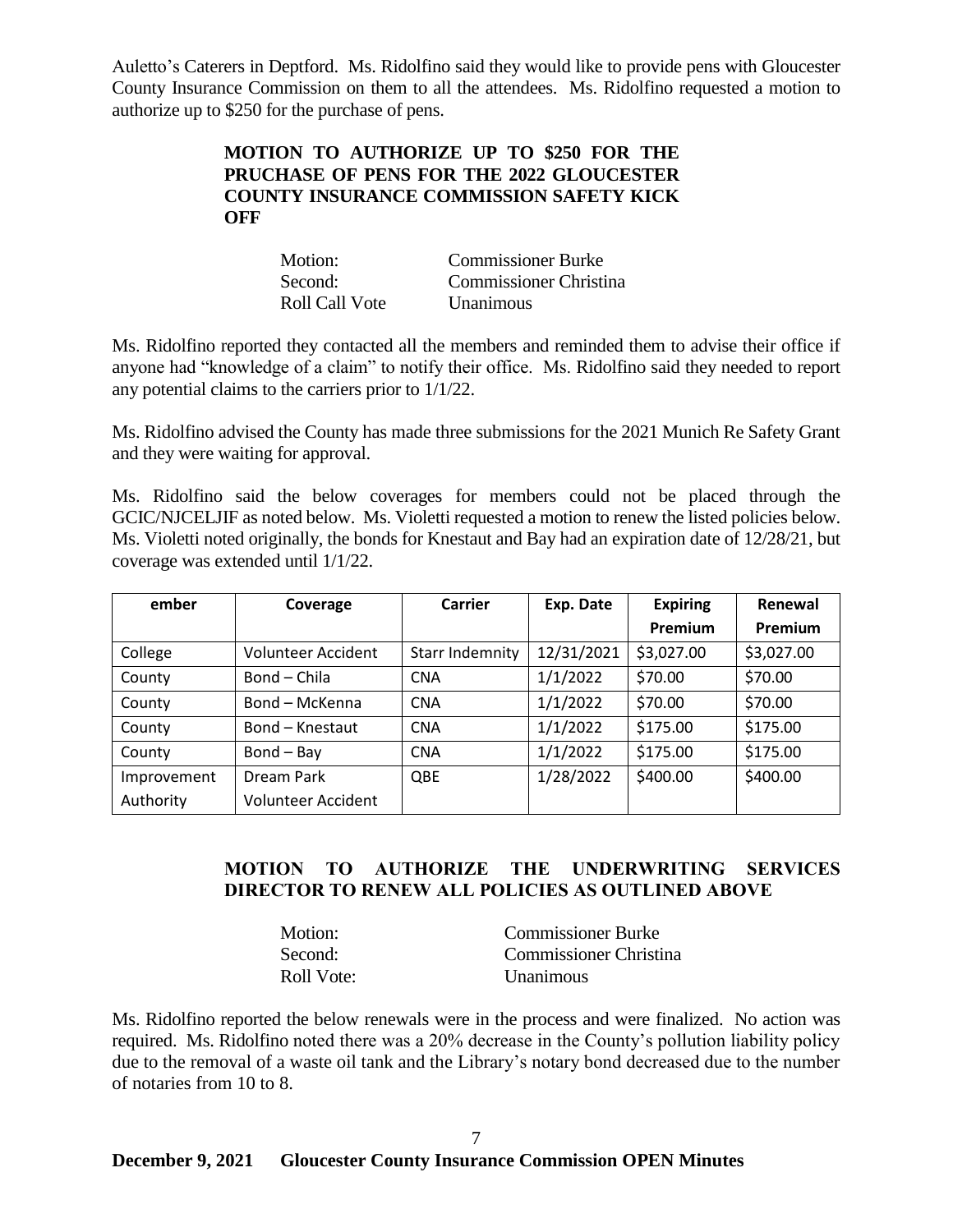| <b>Member</b> | Coverage                                  | <b>Carrier</b>                  | Exp. Date  | <b>Expiring</b> | Renewal    |
|---------------|-------------------------------------------|---------------------------------|------------|-----------------|------------|
|               |                                           |                                 |            | Premium         | Premium    |
| County        | Pollution<br>Liability $-$<br>Underground | Liberty<br>Surplus<br>Insurance | 10/30/2021 | \$5,250.00      | \$4,081.89 |
|               | <b>Storage Tanks</b>                      | Companies                       |            |                 |            |
| Library       | Notary Bond                               | <b>CNA</b>                      | 11/17/2021 | \$113.75        | \$91.00    |

Lastly, Ms. Ridolfino said they were working with County to obtain information to secure a bond for the new Sheriff effective 1/1/22.

**ATTORNEY:** Ms. Krumenacker advised she did not have anything to report in open.

### **OLD BUSINESS:** None

**NEW BUSINESS**: None

### **PUBLIC COMMENT:**

### **MOTION TO OPEN MEETING TO THE PUBLIC**

| Moved:  | <b>Commissioner Burke</b> |
|---------|---------------------------|
| Second: | Commissioner Christina    |
| Vote:   | <b>Unanimous</b>          |

Hearing no members of the public wishing to speak Chairman Sheehan asked for a motion to close the public comment portion of the meeting.

### **MOTION TO CLOSE THE MEETING TO THE PUBLIC**

| Moved:  | <b>Commissioner Burke</b> |
|---------|---------------------------|
| Second: | Commissioner Christina    |
| Vote:   | <b>Unanimous</b>          |

**CLOSED SESSION**: Chairman Sheehan read and requested a motion to approve Resolution 68-21 authorizing a Closed Session to discuss PARS & SARS relating to pending or anticipated litigation as listed. Chairman Sheehan advised Closed Session would be held using a Zoom breakout room.

| Motion: | <b>Commissioner Burke</b> |
|---------|---------------------------|
| Second: | Commissioner Christina    |
| Vote:   | <b>Unanimous</b>          |